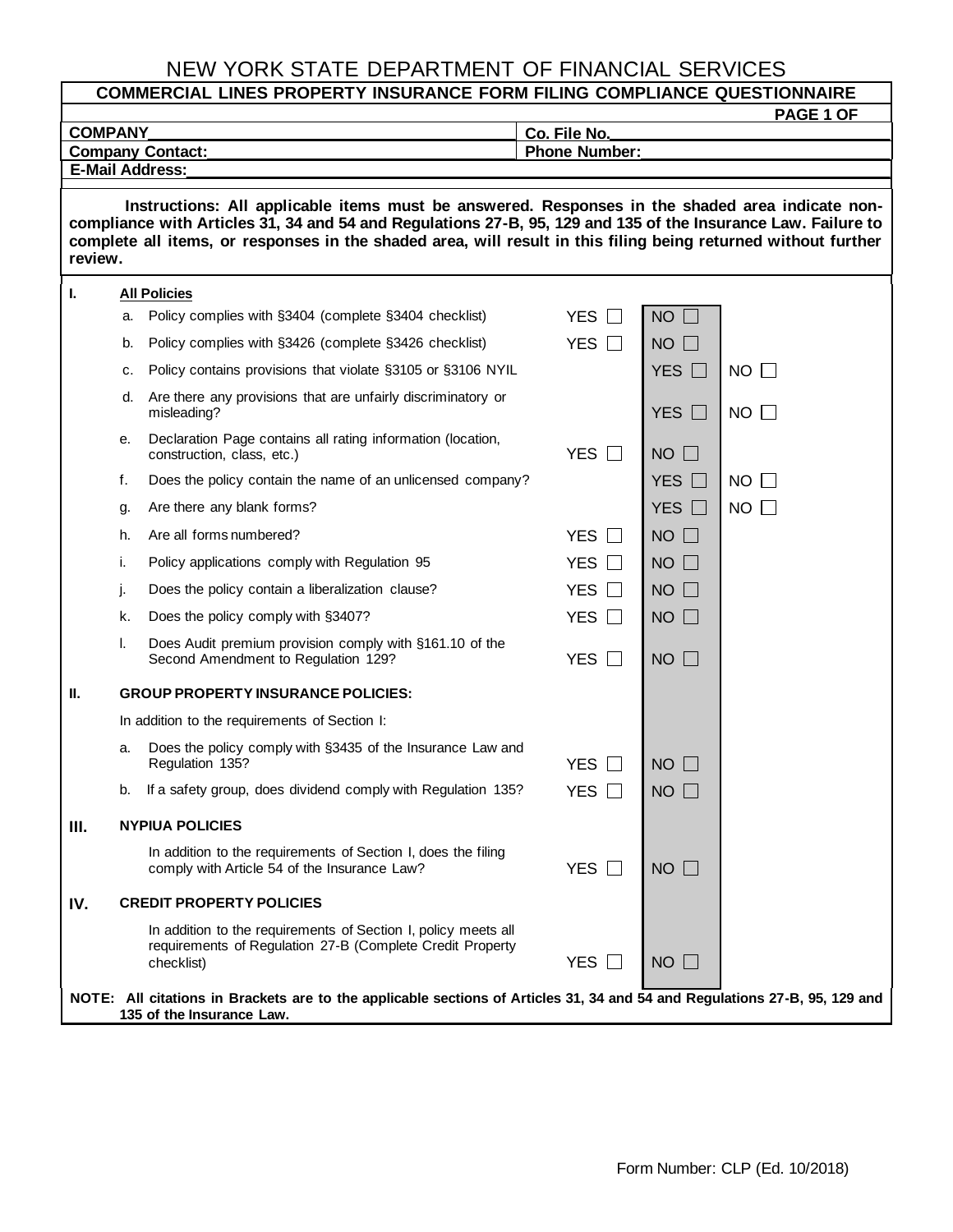## NEW YORK STATE DEPARTMENT OF FINANCIAL SERVICES

| <b>COMMERCIAL LINES PROPERTY INSURANCE FORM FILING COMPLIANCE QUESTIONNAIRE</b> |                                                  |                               |                                   |                                                                  |                                       |                               |  |  |
|---------------------------------------------------------------------------------|--------------------------------------------------|-------------------------------|-----------------------------------|------------------------------------------------------------------|---------------------------------------|-------------------------------|--|--|
|                                                                                 |                                                  |                               |                                   |                                                                  |                                       | PAGE 2 OF                     |  |  |
| <b>COMPANY</b>                                                                  |                                                  |                               | <b>LIST OF FORMS IN FILING</b>    |                                                                  |                                       |                               |  |  |
| Co. File No.                                                                    |                                                  |                               |                                   |                                                                  |                                       |                               |  |  |
| <b>Form/Endorsement Name</b>                                                    | <b>Form/Endorsement</b><br><b>Company Number</b> | <b>New</b><br>Form/<br>End't? | <b>Revised</b><br>Form/<br>End't? | Is Form<br><b>Statutory or</b><br><b>Mandatory In</b><br>Nature? | Replacing<br>Other<br>Form/<br>End't? | If Yes, Name of Replaced Form |  |  |
|                                                                                 |                                                  | $\Box$                        | $\Box$                            | ❏                                                                | $\Box$                                |                               |  |  |
|                                                                                 |                                                  | П                             | $\Box$                            | $\Box$                                                           | ❏                                     |                               |  |  |
|                                                                                 |                                                  |                               |                                   | $\Box$                                                           | $\Box$                                |                               |  |  |
|                                                                                 |                                                  |                               | $\Box$                            | ❏                                                                | ❏                                     |                               |  |  |
|                                                                                 |                                                  |                               | $\Box$                            | $\Box$                                                           | ❏                                     |                               |  |  |
|                                                                                 |                                                  | $\Box$                        | $\Box$                            | $\Box$                                                           | $\Box$                                |                               |  |  |
|                                                                                 |                                                  | $\Box$                        | $\Box$                            | $\Box$                                                           | $\Box$                                |                               |  |  |
|                                                                                 |                                                  | $\Box$                        | $\Box$                            | ❏                                                                | $\Box$                                |                               |  |  |
|                                                                                 |                                                  |                               | $\Box$                            | $\Box$                                                           | $\Box$                                |                               |  |  |
|                                                                                 |                                                  | $\Box$                        | $\Box$                            | ❏                                                                | ❏                                     |                               |  |  |
|                                                                                 |                                                  | П                             | $\Box$                            | ❏                                                                | $\Box$                                |                               |  |  |
|                                                                                 |                                                  | П                             | Г                                 | $\Box$                                                           | $\Box$                                |                               |  |  |
|                                                                                 |                                                  | $\Box$                        | $\Box$                            | $\Box$                                                           | $\Box$                                |                               |  |  |
|                                                                                 |                                                  |                               | $\Box$                            | $\Box$                                                           | $\Box$                                |                               |  |  |
|                                                                                 |                                                  |                               |                                   |                                                                  |                                       |                               |  |  |